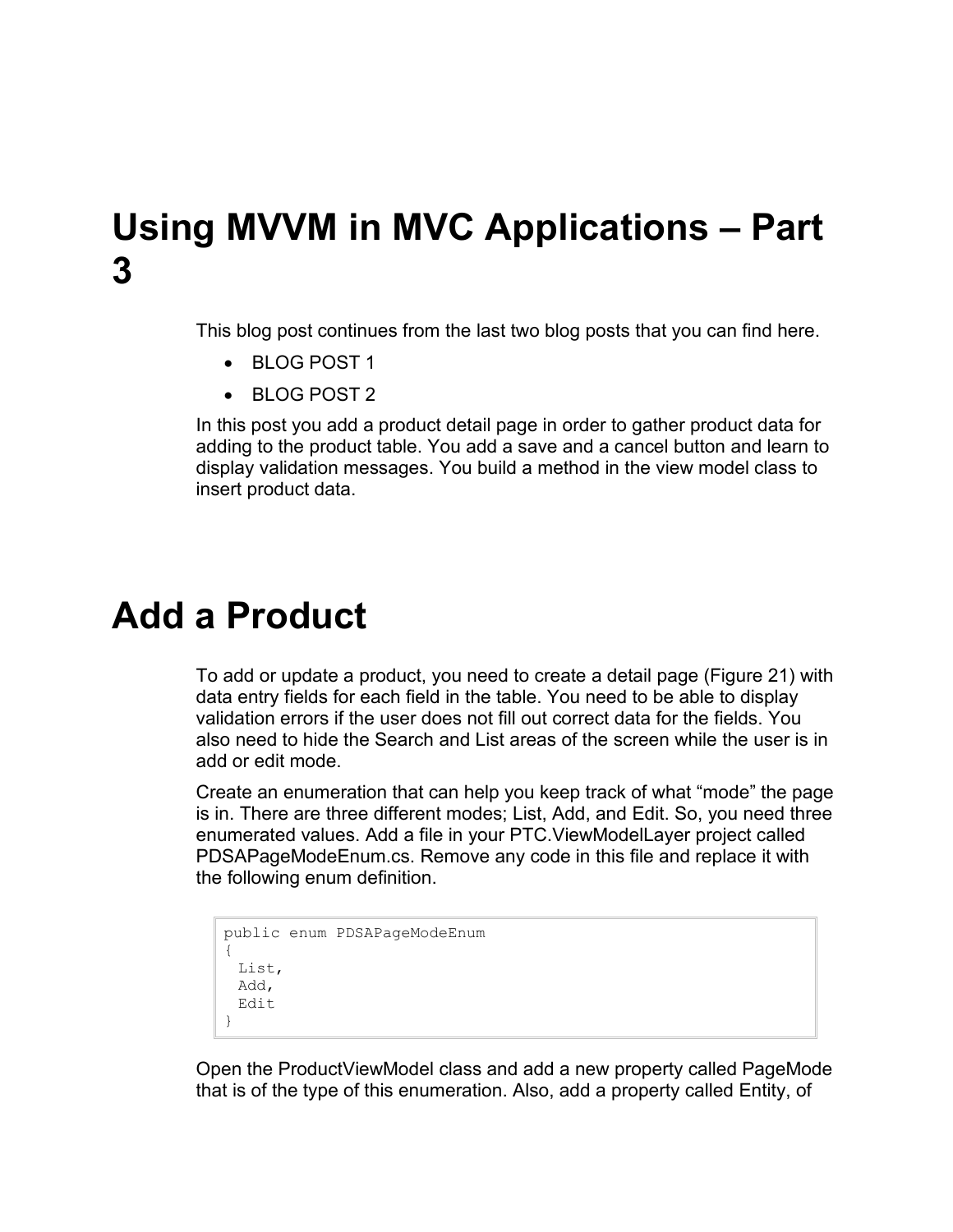the type Product, that you can use to bind to the fields on the detail page. One more property you need is a boolean called IsValid. This property informs the page to display any validation errors.

```
public PDSAPageModeEnum PageMode { get; set; }
public Product Entity { get; set; }
public bool IsValid { get; set; }
```
Modify the Init() method to initialize these three new properties.

```
PageMode = PDSAPageModeEnum.List;
Entity = new Product();
IsValid = true;
```
Modify the HandleRequest method and add two new case statements. You also need to set the PageMode to **List** within the other case statements.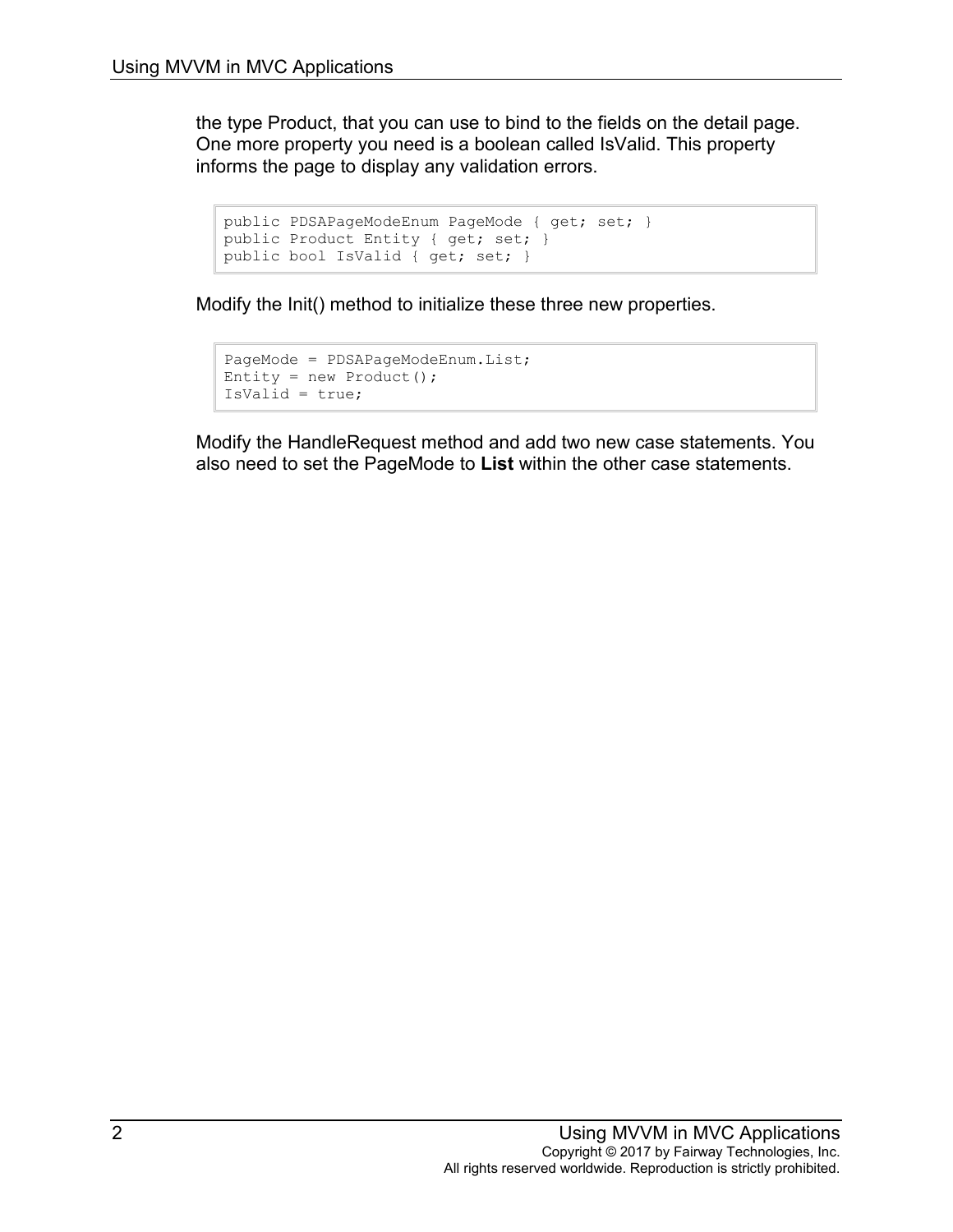```
public void HandleRequest() {
  // Make sure we have a valid event command
   EventAction = (EventAction == null ? "" :
                  EventAction.ToLower());
  Message = string.Empty;
   switch (EventAction) {
     case "add":
       IsValid = true;
       PageMode = PDSAPageModeEnum.Add;
       break;
     case "edit":
       IsValid = true;
       PageMode = PDSAPageModeEnum.Edit;
       break;
     case "search":
       PageMode = PDSAPageModeEnum.List;
       break;
     case "resetsearch":
       PageMode = PDSAPageModeEnum.List;
      SearchEntity = new ProductSearch();
       break;
   }
   if (PageMode == PDSAPageModeEnum.List) {
     BuildCollection();
     if (DataCollection.Count == 0) {
       Message = "No Product Data Found.";
     }
   }
}
```
You need a way for the user to go into Add or Edit mode. Start with the Add mode by adding an Add button to the search panel as shown in [Figure 20.](#page-3-0)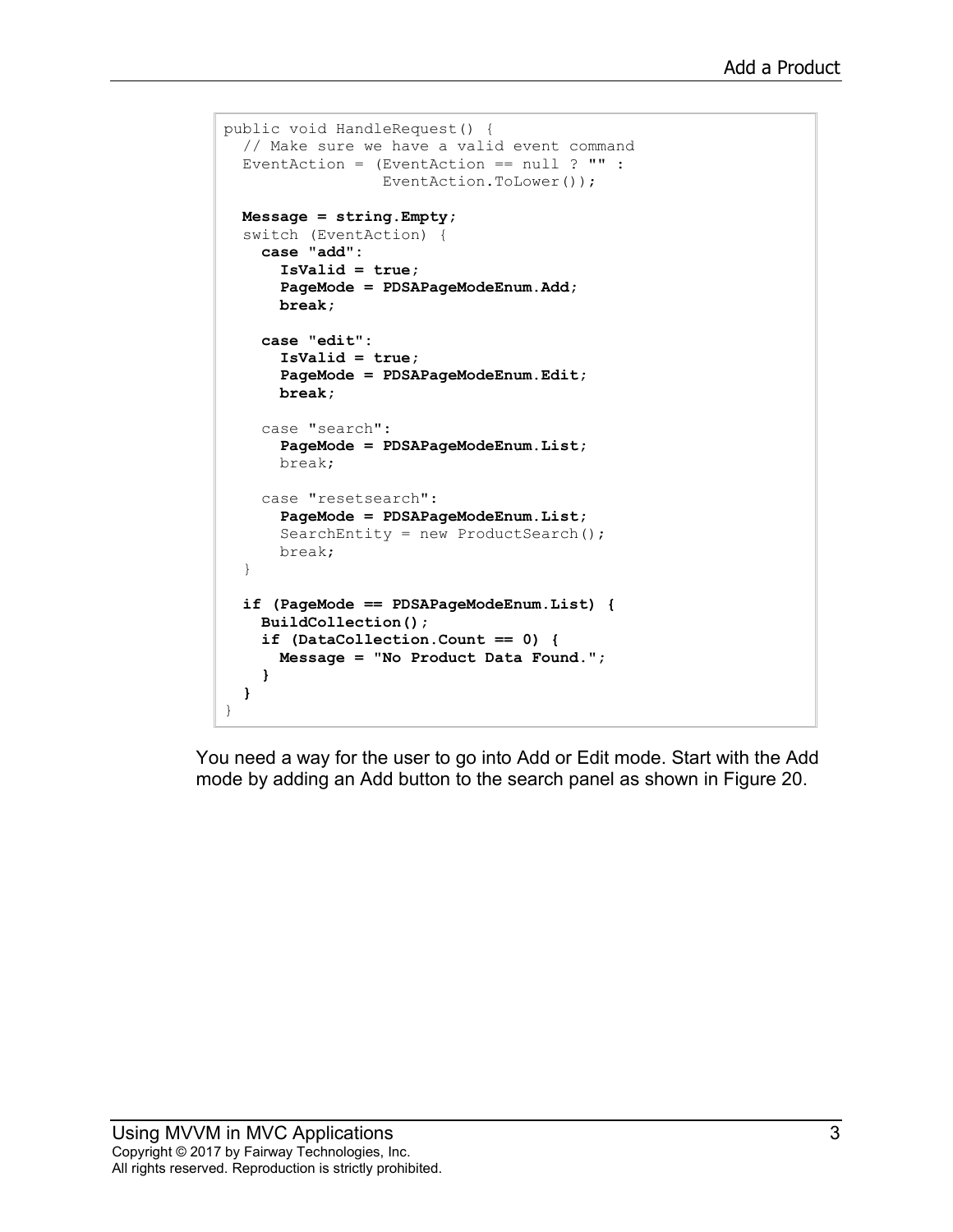| <b>Search for Products</b> |                                |  |
|----------------------------|--------------------------------|--|
| <b>Product Name</b>        |                                |  |
|                            |                                |  |
|                            |                                |  |
| <b>Q</b> Search            | $\rightarrow$ Reset<br>$+$ Add |  |
|                            |                                |  |

Figure 1: An Add button allows you to navigate to a blank detail page

<span id="page-3-0"></span>Open the \_ProductSearch.cshtml file and locate the Reset button. Just below this button add an addition button for the Add.

```
<button id="btnAdd"
        class="btn btn-sm btn-primary"
        data-pdsa-action="add">
  <i class="glyphicon glyphicon-plus"></i>
  Add
</button>
```
With just this line of code above, you can run the application and if you were to set a breakpoint on the line in the HandleRequest method that sets the PageMode = PDSAPageModeEnum.Add; you would see that you stop on that line. This is a nice feature of using the data-pdsa-action attribute, you simply add a new data-pdsa-action="some value" and the HandleRequest method is called with the appropriate value set in the EventAction. You just need to add additional case statements to handle the new actions you wish to work with.

#### **Build the Detail Page**

It is now time to build the Product data entry page. Add a new partial page in the \Product folder named **\_ProductDetail.cshtml**. Add the following HTML to create the page shown in [Figure 21.](#page-6-0)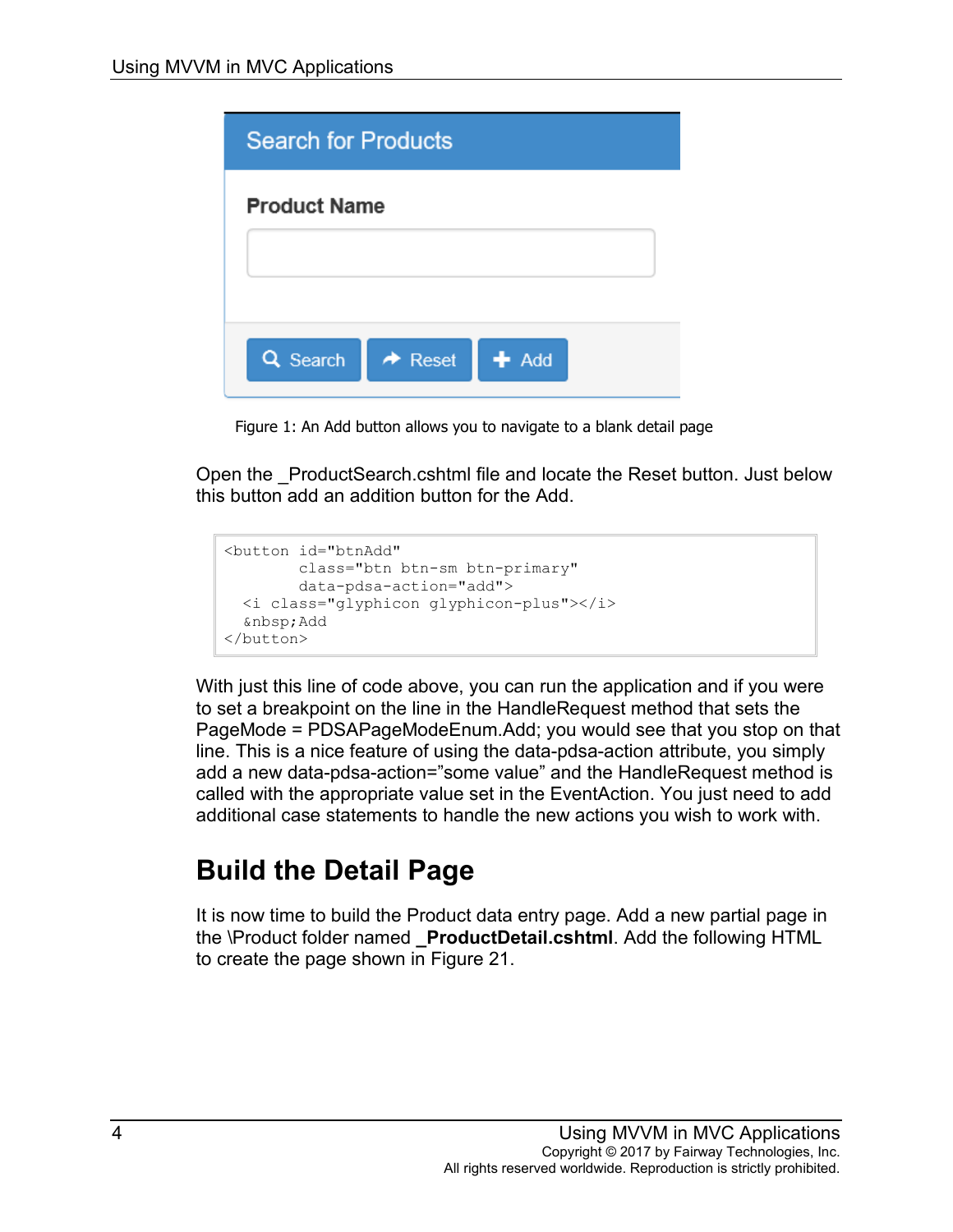```
@model PTC.ViewModelLayer.ProductViewModel
<div class="panel panel-primary">
  <div class="panel-heading">
     <h1 class="panel-title">
       Product Information
    \langle/h1>
  \langle div>
   <div class="panel-body">
     <!-- ** BEGIN MESSAGE AREA -->
     <div class="row">
       <div class="col-xs-12">
         @if (!Model.IsValid) {
           <div class="alert alert-danger
                        alert-dismissable"
                 role="alert">
             <button type="button" class="close"
                      data-dismiss="alert">
                <span aria-hidden="true">
                 ×
                </span>
                <span class="sr-only">Close</span>
              </button>
             <!-- Model State Errors -->
             @Html.ValidationSummary(false)
         </div>
 }
      \langle/div\rangle\langlediv\rangle\langle!-- ** END MESSAGE AREA -->
    \langle!-- ** BEGIN INPUT AREA -->
     @Html.HiddenFor(m => m.Entity.ProductId)
     <div class="form-group">
      @Html.LabelFor(m => m.Entity.ProductName,
                   "Product Name")
       @Html.TextBoxFor(m => m.Entity.ProductName,
            new { @class = "form-control" })
     </div>
     <div class="form-group">
       @Html.LabelFor(m =>
        m.Entity.IntroductionDate,
        "Introduction Date")
       @Html.TextBoxFor(m =>
        m.Entity.IntroductionDate,
        new { @class = "form-control" })
    \langle div>
     <div class="form-group">
       @Html.LabelFor(m => m.Entity.Url, "Url")
       @Html.TextBoxFor(m => m.Entity.Url,
        new { @class = "form-control" })
     </div>
     <div class="form-group">
       @Html.LabelFor(m => m.Entity.Price, "Price")
       @Html.TextBoxFor(m => m.Entity.Price,
        new { @class = "form-control" })
```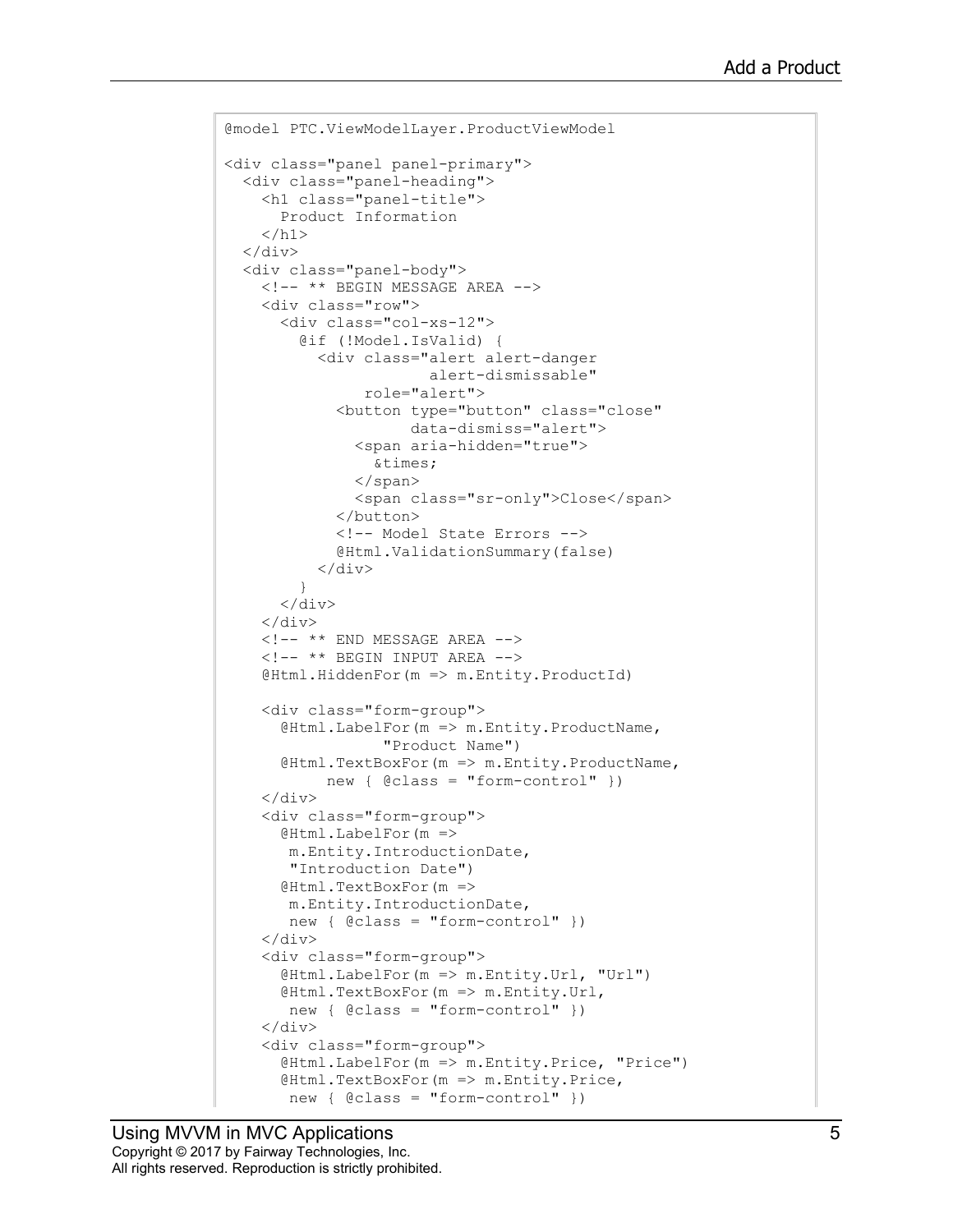```
\langle div>
    \langle!-- ** END INPUT AREA -->
  \langle div\rangle <div class="panel-footer">
     <div class="row">
       <div class="col-sm-12">
          <button id="btnSave"
                  class="btn btn-sm btn-primary"
                  data-pdsa-action="save">
           <i class="glyphicon
             glyphicon-floppy-disk"></i>
             Save
          </button>
          <button id="btnCancel"
                   class="btn btn-sm btn-primary"
                   formnovalidate="formnovalidate"
                  data-pdsa-action="cancel">
            <i class="glyphicon
            glyphicon-remove-circle"></i>
            Cancel
          </button>
      \langle div>
    \langle/div>
  \langle/div\rangle</div>
```
Open the Product.cshtml page and modify the code in the @using (Html.BeginForm()) area. You are going to add a new hidden field to hold the current state of the PageMode property. You are also going to wrap an **if** statement around the rendering of the partial pages. You want to display the pages based on the mode of the view model.

```
@using (Html.BeginForm()) {
 @Html.HiddenFor(m => m.EventAction,
                  new { data val = "false" })
  @Html.HiddenFor(m => m.PageMode, 
                   new { data_val = "false" })
 if (Model.PageMode == PDSAPageModeEnum.List)
 {
    @Html.Partial("_ProductSearch", Model)
    @Html.Partial("_ProductList", Model)
 }
 if (Model.PageMode == PDSAPageModeEnum.Add ||
       Model.PageMode == PDSAPageModeEnum.Edit) {
     @Html.Partial("_ProductDetail", Model)
 }
}
```
You should be able to run the page, click on the Add button and you see the product detail page appear. You can't click on the Save or Cancel buttons as you have not programmed those yet.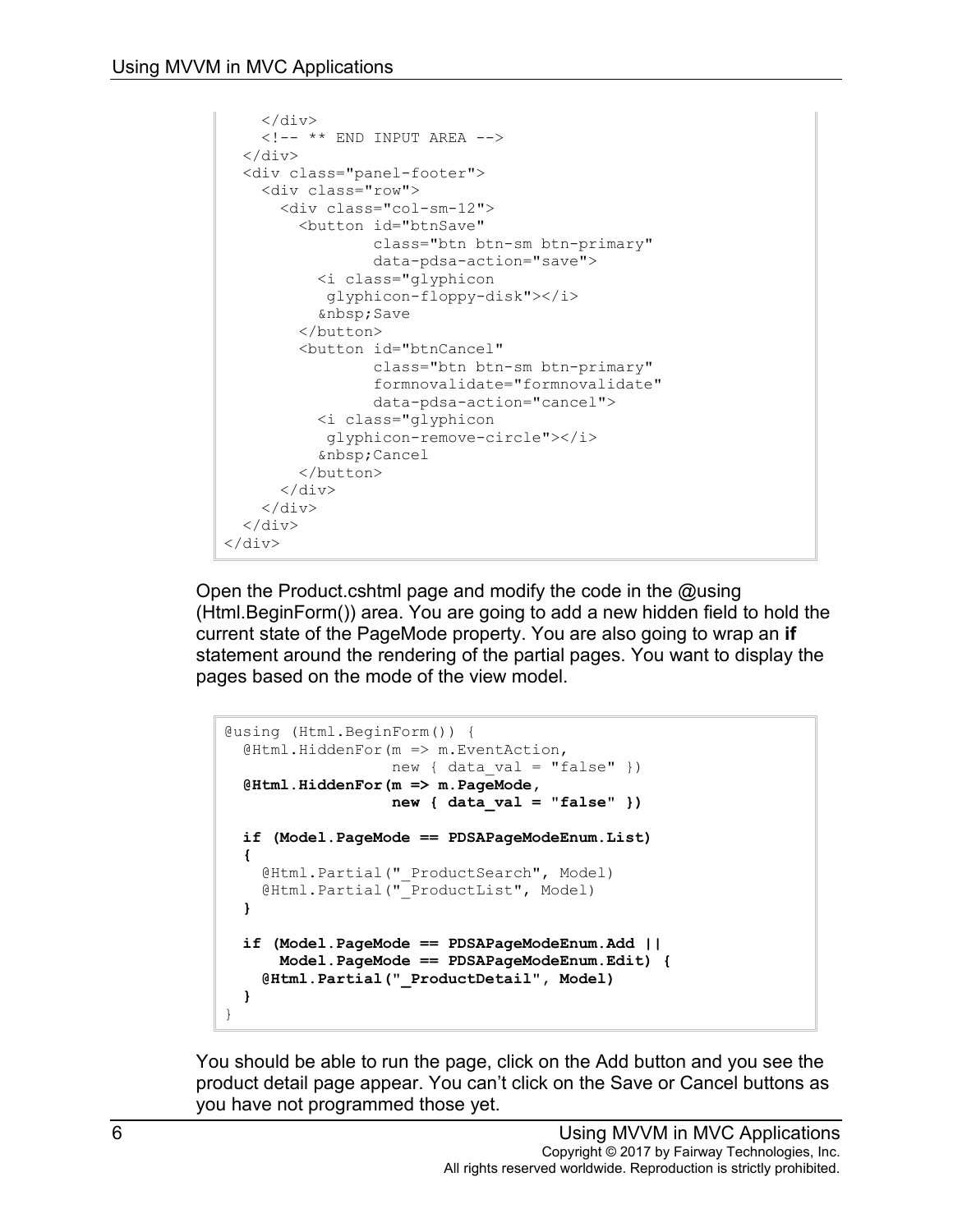| $\Rightarrow$ T http://localhost:5454/produ $\varphi \cdot c$ T - My ASP.NET Application $\times$<br>$\leftarrow$ | ×<br>□<br>价 ☆ ※ ● |
|-------------------------------------------------------------------------------------------------------------------|-------------------|
| Application name                                                                                                  |                   |
| <b>Product Information</b>                                                                                        |                   |
| <b>Product Name</b>                                                                                               |                   |
| <b>Introduction Date</b>                                                                                          |                   |
|                                                                                                                   |                   |
| Url                                                                                                               |                   |
| Price                                                                                                             |                   |
|                                                                                                                   |                   |
| <b>H</b> Save<br><b>8</b> Cancel                                                                                  |                   |
|                                                                                                                   |                   |
| © 2017 - My ASP.NET Application                                                                                   |                   |

Figure 2: The detail page for inserting or updating a product

#### <span id="page-6-0"></span>**Cancel Button**

First create the logic in your view model class to handle the user pressing the Cancel button on the detail page. Open the ProductViewModel class and add a new case statement as shown below.

```
case "cancel":
  PageMode = PDSAPageModeEnum.List;
  break;
```
Just these three lines of code will cause the page to go back into List mode, rebuild the collection of products and display the HTML table of products. Run the application, click on the Add button, then click on the Cancel button, and you should be able to cancel out of the detail screen.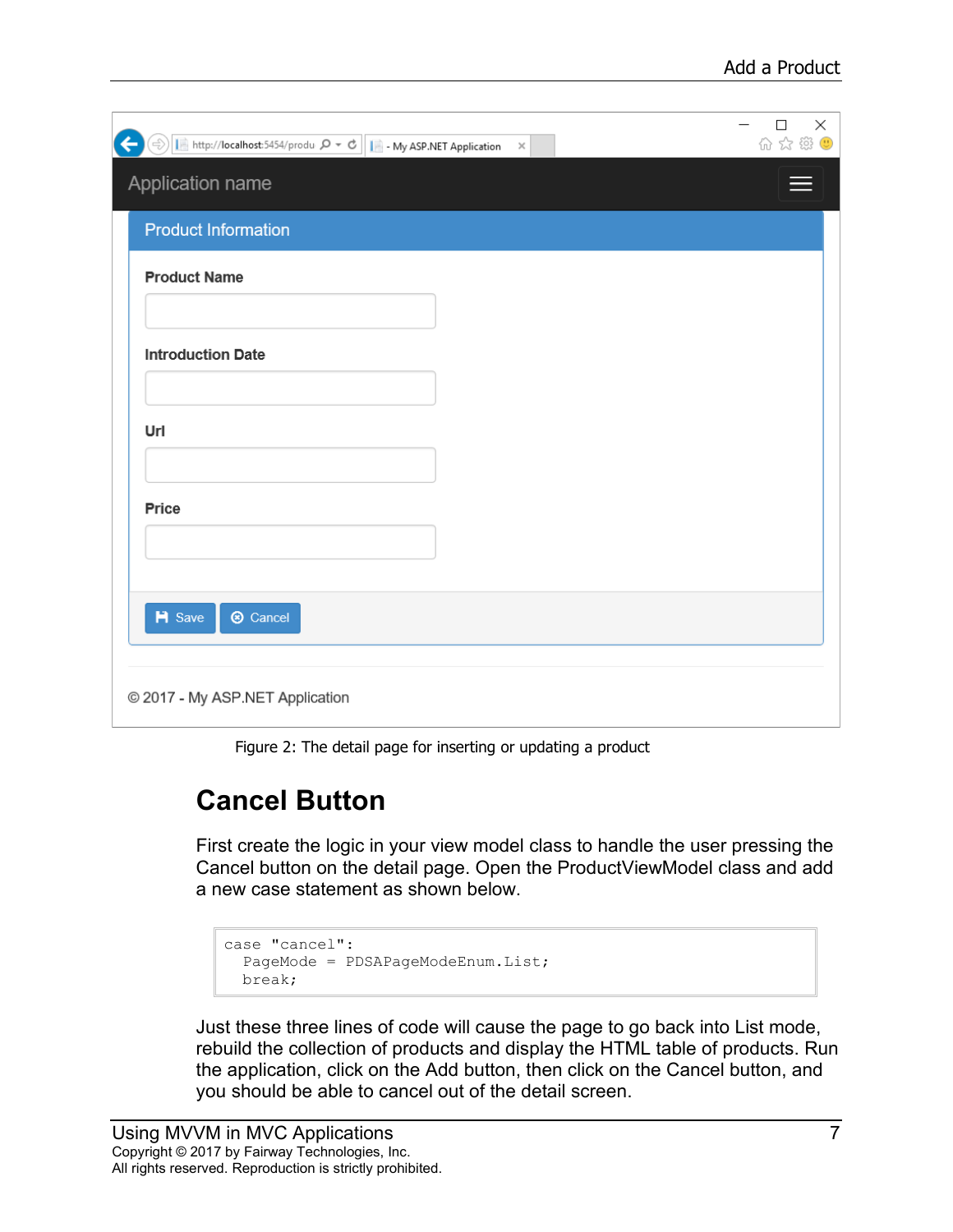### **Save Button**

When the user clicks on the Save button, you are going to either Insert or Update the product data depending on how the user navigated to the detail page. You have only created the Add button so far, but later you will build the edit functionality. To prepare for both inserting and updating of product data, add some method stubs to your ProductViewModel class as shown below.

```
protected void Insert() {
}
protected void Update() {
}
protected void Save() {
  IsValid = true;
   if (PageMode == PDSAPageModeEnum.Add) {
    Insert();
   }
   else {
     Update();
   }
}
```
Locate the HandleRequest() method and add a new case statement to handle the "save" event action.

```
case "save":
 Save() :
   break;
```
## **Validation Messages**

When you attempt to insert or update, the user may not put in good information and thus some validation rules may fail. You need to report those errors back to the user. Earlier you added the @Html.ValidationSummary() method to generate any validation rule failures from Data Annotations generated by the Entity Framework. However, these will only display if JavaScript is turned on in the user's browser. And, of course, hackers can bypass these rules easily.

You also need to test business rules on the server-side in case things are bypassed, and because we can write more rules that are not able to be added as Data Annotations at the time of generation. To handle these situations, you are going to add a property to your ProductViewModel class to hold a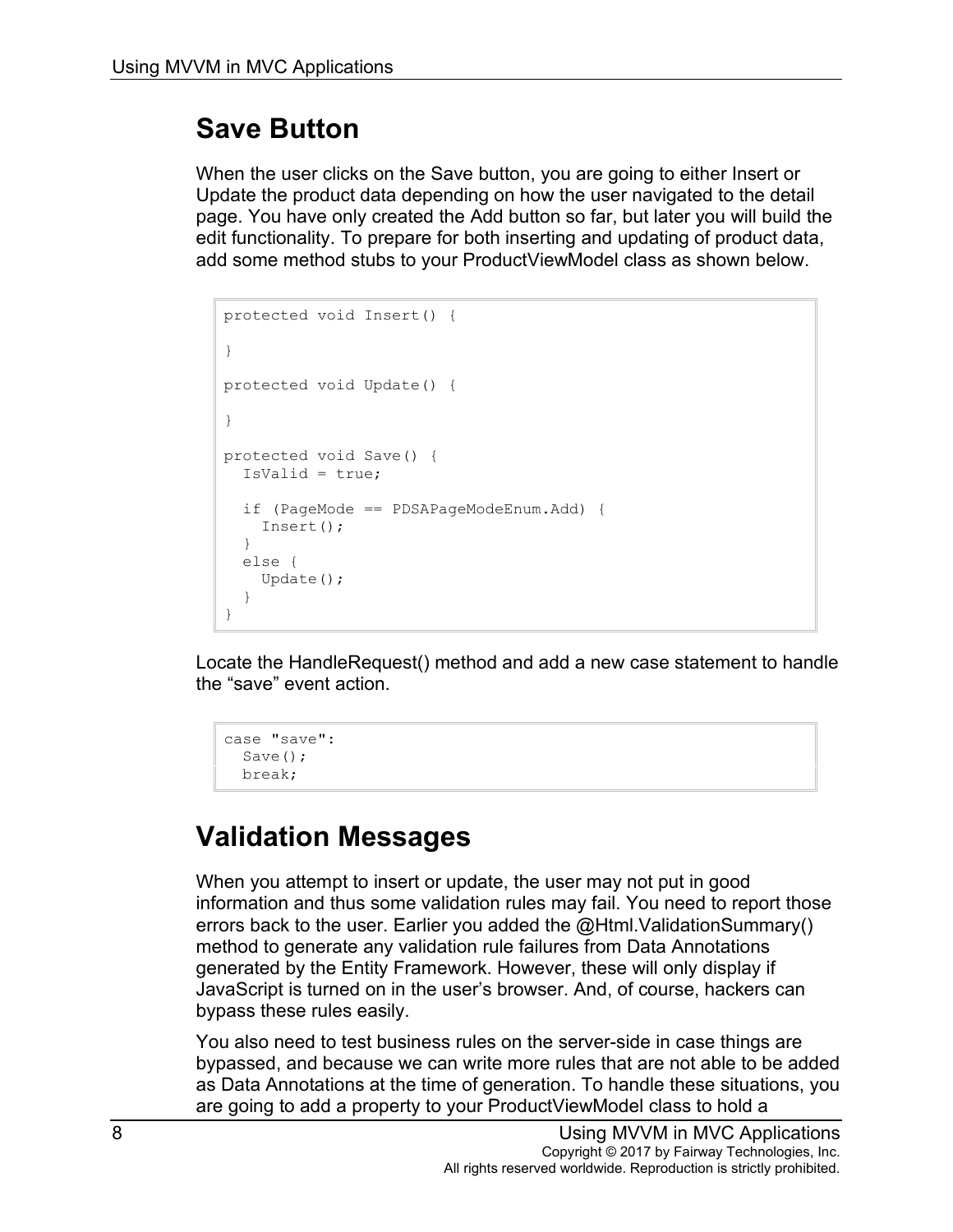collection of string messages. This collection can be displayed on the \_ProductDetail.cshtml page.

At the top of the ProductViewModel class add a new using statement. This statement is needed as you are going to work with some objects from the Entity Framework namespace.

```
using System.Data.Entity.Validation;
```
Create a property named Messages to hold a collection of messages to display to the user.

```
public List<string> Messages { get; set; }
```
Modify the Init() method to initialize this new collection.

```
Messages = new List<string>();
```
Add a method to add the failures contained in a DbValidationException object to the Messages collection. This exception object is thrown by the Entity Framework if any validation rules fail. You will learn how a little later. For now, write the following method.

```
protected void ValidationErrorsToMessages(
                   DbEntityValidationException ex) {
   foreach (DbEntityValidationResult result in
            ex.EntityValidationErrors) {
     foreach (DbValidationError item in
               result.ValidationErrors) {
      Messages.Add(item.ErrorMessage);
     }
   }
}
```
To display these messages, or any single message, open the \_ProductDetail.cshtml page and right below the @Html.ValidationSummary(false) line add the following code.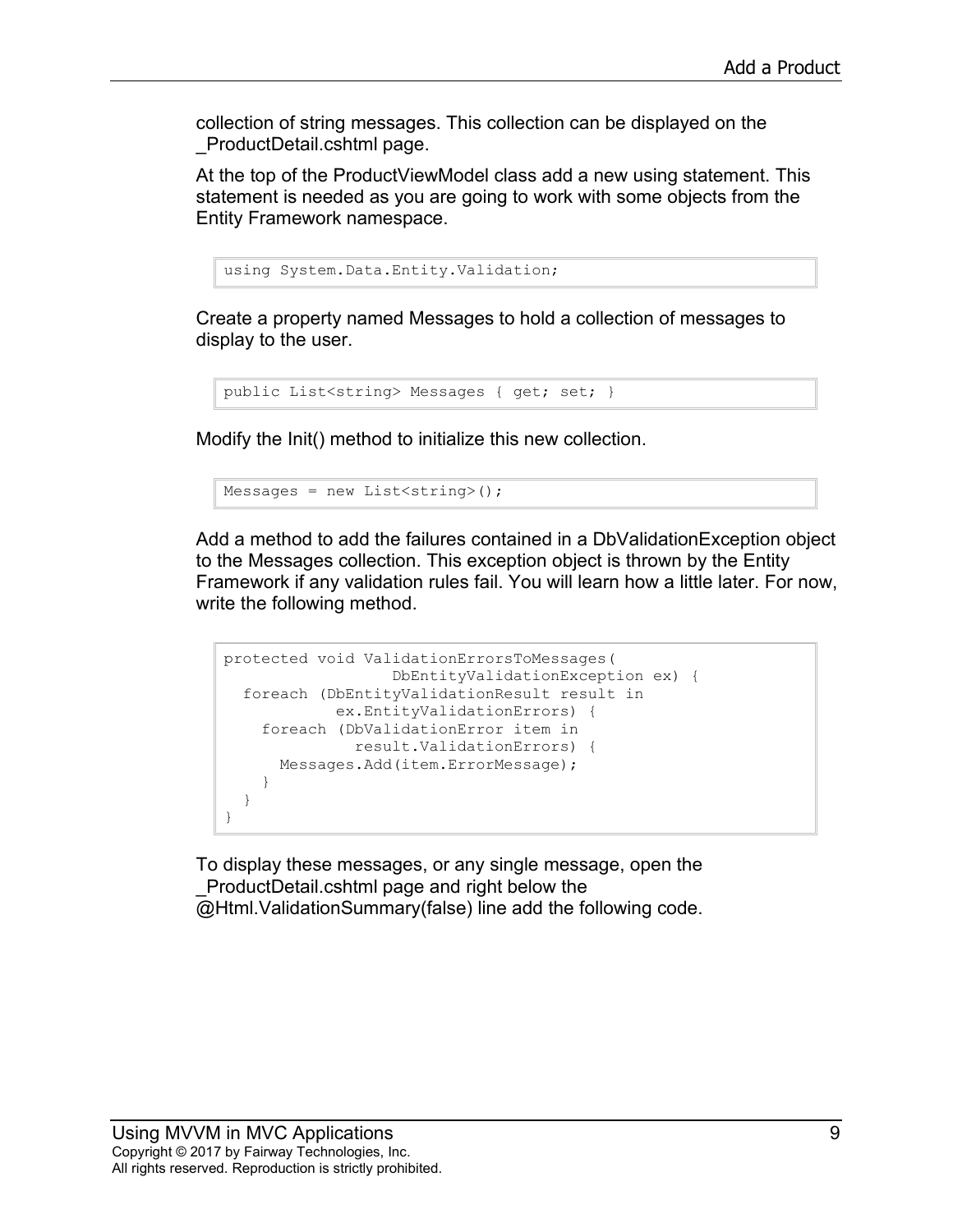```
@if (Model.Messages.Count > 0) {
 \langle 11 \rangle@foreach (string item in Model.Messages) {
    <li>@item</li>
   }
 \langle/ul>}
else {
 <span>@Html.Raw(Model.Message)</span>
}
```
### **Insert Method**

It is now time to write the code to perform the insert into the Product table. Locate the Insert() method in your ProductViewModel class and add the following code.

```
protected void Insert() {
 PTCData db = null; try {
   db = new PTCData();
    // Do editing here
    db.Products.Add(Entity);
    db.SaveChanges();
   PageMode = PDSAPageModeEnum.List;
  }
  catch (DbEntityValidationException ex) {
    IsValid = false;
    ValidationErrorsToMessages(ex);
  }
  catch (Exception ex) {
    Publish(ex, "Error Inserting New Product: '"
                 + Entity.ProductName + "'");
   }
}
```
When the SaveChanges() method is executed, validation errors could occur here. This is when the catch block that accepts a DbEntityValidationException would execute. You then take that exception object and pass it to the ValidationErrorsToMessages method to extract the message and put it into the Messages property. These messages would then be displayed in the message area of the detail page.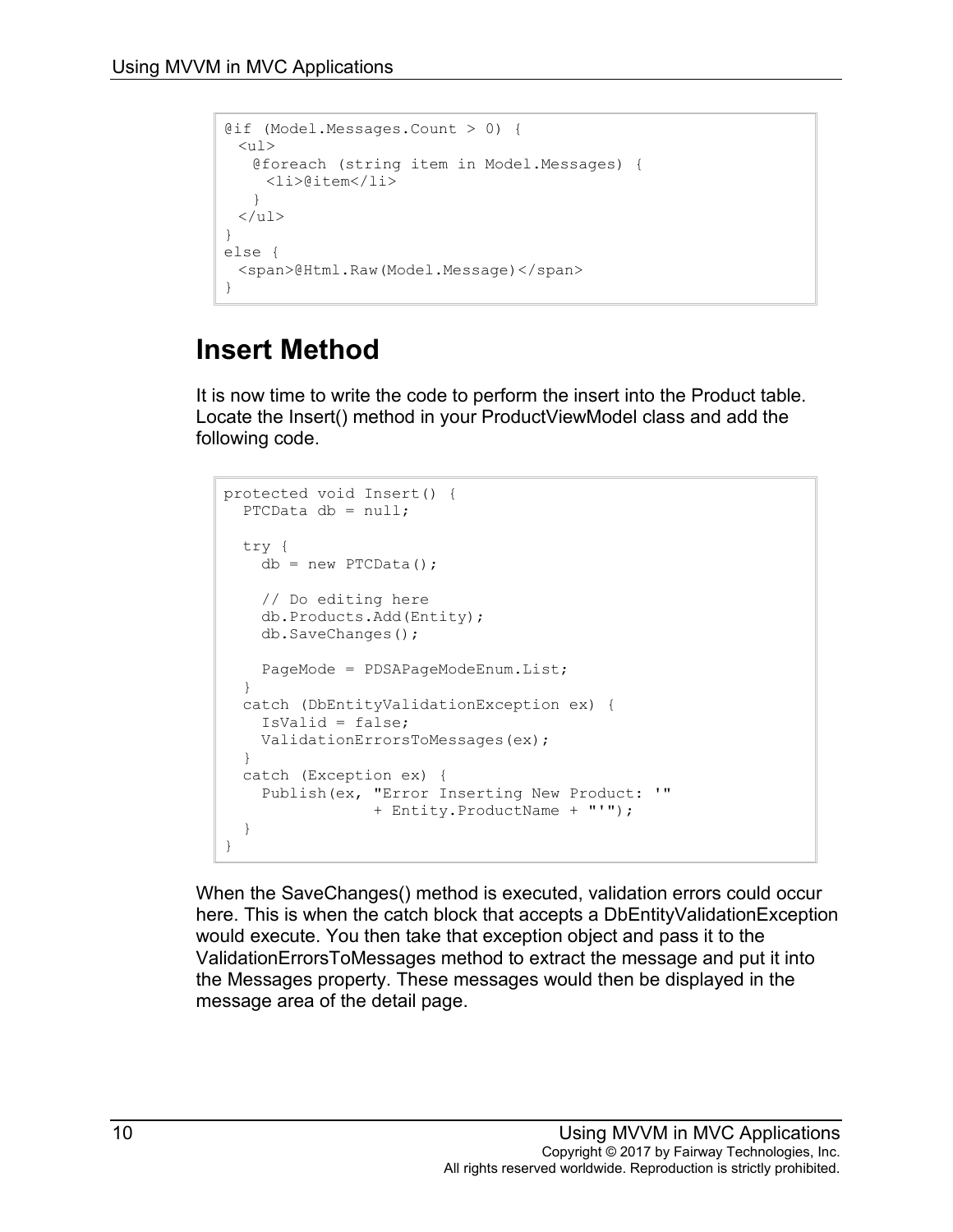#### **Modify the Post Method in the Product Controller**

Now that you are going to handle any validation errors, you want to first check to see if the ModelState property is valid. This value is automatically checked by MVC for any Data Annotations that generated validation rules to be checked. Modify the POST method in the ProductController to look like the following.

```
[HttpPost]
public ActionResult Product(ProductViewModel vm) {
   vm.IsValid = ModelState.IsValid;
  if (ModelState.IsValid) {
     // Handle action by user
     vm.HandleRequest();
     // Rebind controls
     ModelState.Clear();
   }
   return View(vm);
}
```
Run the application and click on the Add button. Immediately click on the Save button without filling any information into the page, and you should see an error message appear. Now fill in some good product information and press the Save button. You should see the new information show up in the list.

# **Summary**

In this post, you added a product detail page to gather product data from the user. You learned how to display validation messages if the data was not input correctly. In addition, you added an insert method to the view model class in order to add data to the product table. In the next post you write code to select a single product from the product table. You also learn to update and delete product data.